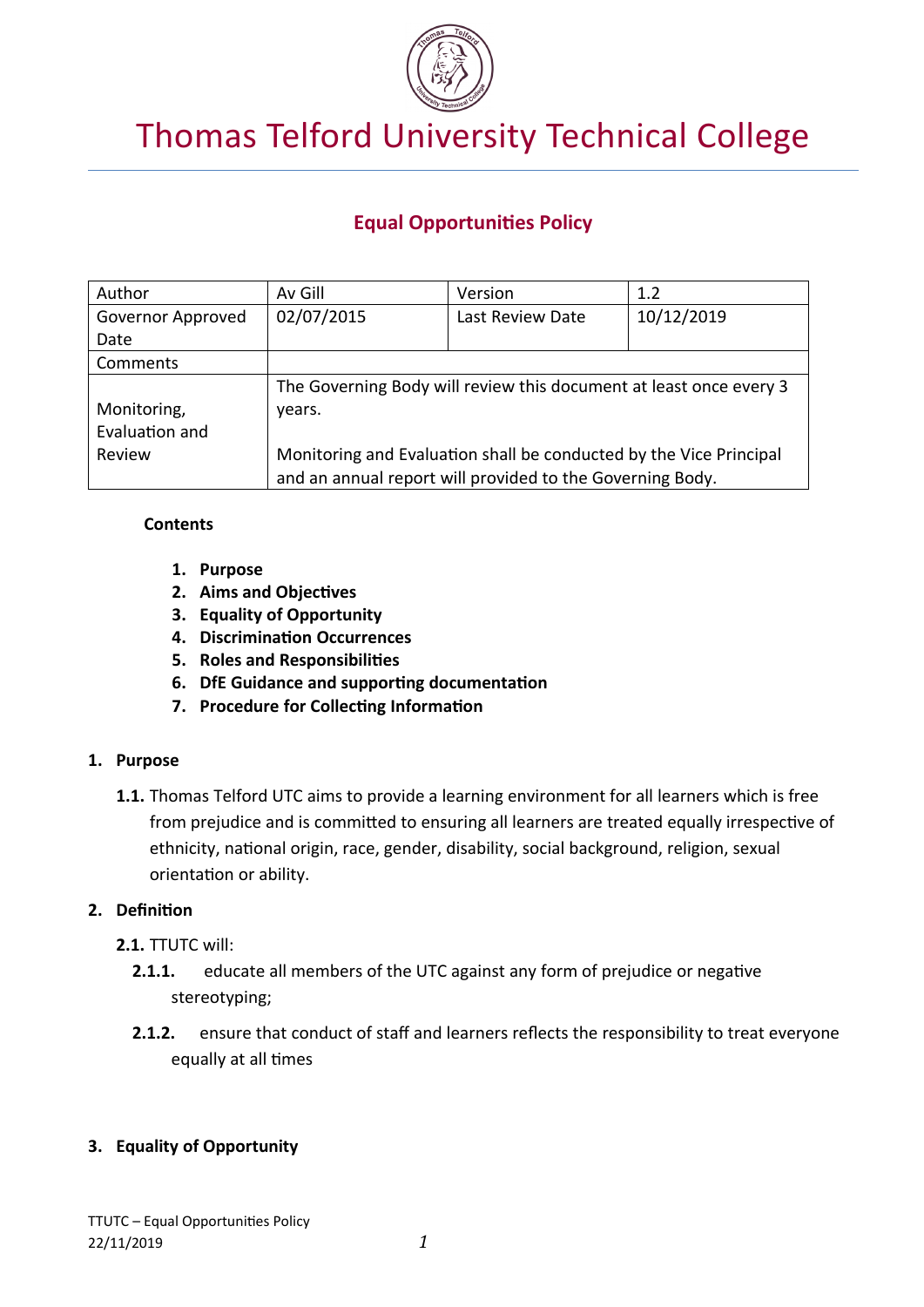## **3.1. Disability**

- **3.1.1.** Where learners have physical and/or learning disabilities, the TTUTC will ensure:-
	- **3.1.1.1.** whatever arrangements are reasonable, practical and within financial constraints are made to ensure that disabled students can gain access to the curriculum;
	- **3.1.1.2.** it works effectively with local services and external agencies to provide coherent support.

## **3.2. Gender**

- **3.2.1.** students will:-
	- **3.2.1.1.** be given advice on subject choices and careers encouraging them to consider nonstereotypical opportunities;
	- **3.2.1.2.** positive role models be given for either gender in all aspects of the curriculum.

## **3.3. Sexual Identity**

- **3.3.1.** The TTUTC will ensure that:-
	- **3.3.1.1.** all students understand and celebrate diversity in all of its forms and that as a community there is 'unconditional positive regard' for all;
	- **3.3.1.2.** students understand the power of language particularly relating to verbal abuse due to prejudice, and that inappropriate use of language, even when it is without intention of causing hurt, is challenged and corrected;
	- **3.3.1.3.** the PSHCE curriculum challenges discrimination in all of its forms and educates students about the principles of the Equalities Act and its relation to LGBT issues;
	- **3.3.1.4.** advice and guidance around sexual identity can be provided through appropriately trained agencies if and when requested by students

## **3.4. Minority Ethnic groups including refugees**

**3.4.1.** The TTUTC will ensure that:-

- **3.4.1.1.** where appropriate interpretation and translations services are made available;
- **3.4.1.2.** home-UTC links are made to involve parents/carers directly in the work of the college;
- **3.4.1.3.** learning support for students from ethnic minorities is effective and efficient;
- **3.4.1.4.** students' names will be accurately recorded and correctly pronounced and students will be encouraged to accept and respect names from cultures other than their own;
- **3.4.1.5.** provision is made for the spiritual, moral, social and cultural education supported with appropriate resources and information.

## **3.5. Travellers**

**3.5.1.** The TTUTC will ensure that:-

- **3.5.1.1.** travelling children are integrated into the UTC;
- **3.5.1.2.** distance learning packs are provided to support continuous learning;
- **3.5.1.3.** appropriate support is provided for those with special educational needs;
- **3.5.1.4.** Travellers' cultures are affirmed to share and broaden experiences for all learners.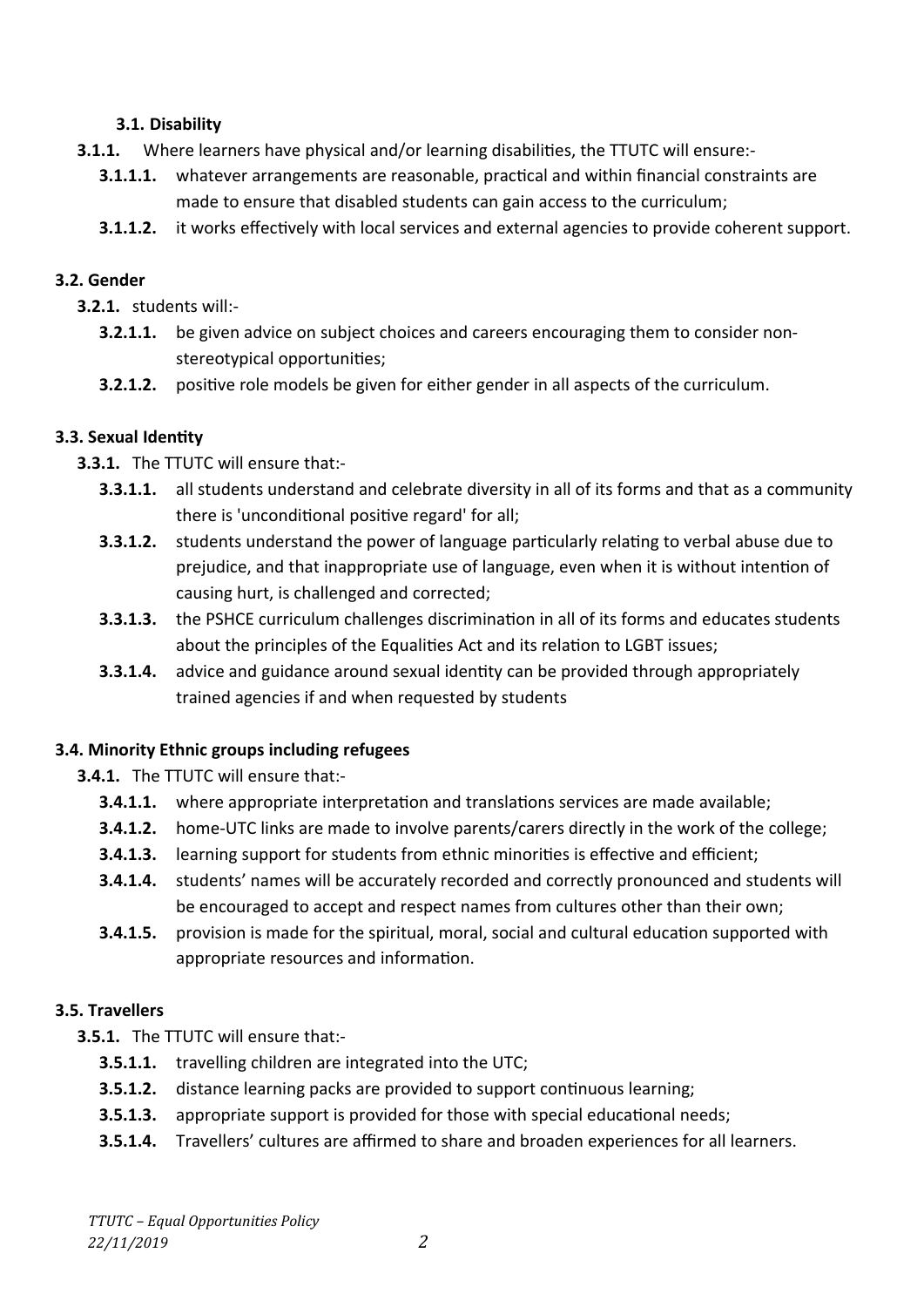## **4. Discrimination occurrences**

**4.1.** TTUTC will deal with incidents quickly and effectively:-

- **4.1.1.** all forms of discrimination by any student or member of staff will be treated seriously;
- **4.1.2.** incidents by students will be investigated and reported to the Student Support Leader. Parents will be informed and disciplinary action taken if it is appropriate;
- **4.1.3.** incidents involving staff will be investigated by the Vice-Principal under the guidance of the Principal. This could lead to disciplinary action; racist, political symbols or other biased and/ or offensive insignia are forbidden and displays of such material will be regarded as discriminatory behaviour.
- **4.1.4.** All incidents will be tracked and recorded centrally on the UTC's MIS system and reported to authorities as required by legislation.

## **5. Roles and Responsibilities**

## **5.1. The Governors will:**

- **5.1.1.** ensure that applications to the UTC are free from discrimination;
- **5.1.2.** ensure that no student is discriminated against on account of their gender, race, sexual orientation, religion or belief within the TTUTC;
- **5.1.3.** annually review the TTUTC record of discriminatory incidents and outcomes.

## **5.2. The Principal will**:

- **5.2.1.** ensure that staff are aware of the policy and apply it equitably in all situations;
- **5.2.2.** delegate the responsibility for the Equal Opportunities to the Vice Principal;
- **5.2.3.** ensure that in the development of the curriculum, respect and equal opportunities are promoted;
- **5.2.4.** ensure that the Governors receive regular updates on equal opportunities.

## **5.3. The Vice Principal will:**

- **5.3.1.** be the Equal Opportunities Officer for TTUTC;
- **5.3.2.** liaise with Governors, staff, parents and students over equal opportunity issues;
- **5.3.3.** work with the Principal to ensure that the curriculum is accessible to all;
- **5.3.4.** ensure training is provided to all support staff;
- **5.3.5.** advise the Principal on the development of the policy;
- **5.3.6.** identify and investigate any patterns with regard to exclusions and poor attendance in respect of particular groups;
- **5.3.7.** monitor differences in student's attitudes to work and towards each other, identifying any significant patterns, ensuring that the performance of different groups is evaluated. Where there are differences then: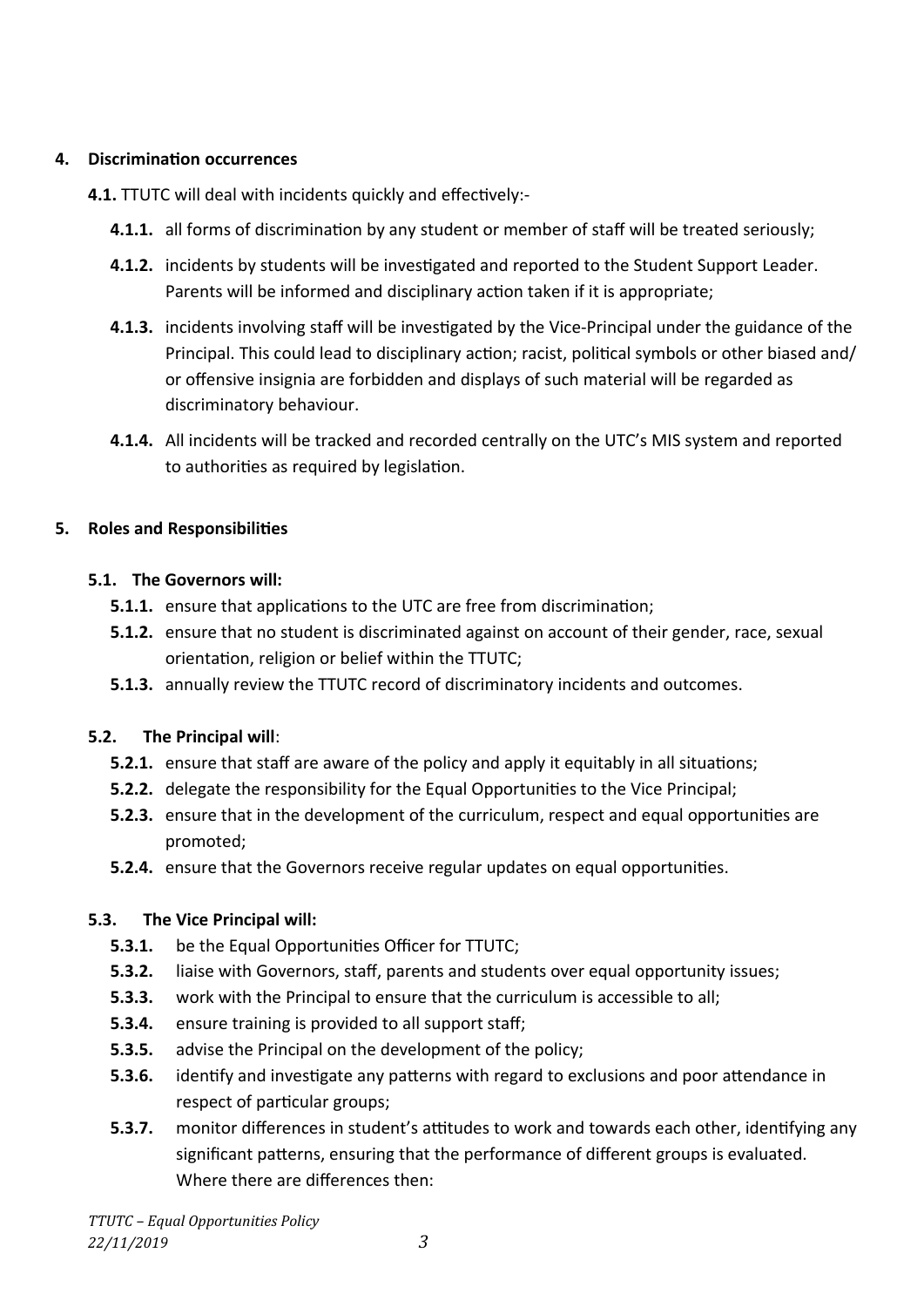- **5.3.7.1.** strategies will be implemented to raise performance, aspirations and self-esteem;
	- **5.3.7.2.** staff development will be provided to raise awareness of differences in need and the strategies are promoted to raise achievement of all students.

## **5.4. The Staff will:**

- **5.4.1.** familiarise themselves with this policy and ensure that it is implemented and report any incidents of discrimination that they see;
- **5.4.2.** ensure that teaching styles, methods, language, questioning and classroom management includes and engages all students;
- **5.4.3.** ensure suitable resources are chosen which motivate and are sensitive to different groups of cultures and backgrounds;
- **5.4.4.** ensure stereotypes and stereotypical activities are challenged;
- **5.4.5.** be aware of cultural assumptions and bias within their own attitudes.

## **5.5. The learners at TTUTC will:**

- **5.5.1.** treat each other with respect;
- **5.5.2.** report issues of discrimination to a member of staff;
- **5.5.3.** be familiar with this policy through the PSHCE programme of study and the pastoral system.

## **5.6. Parents/Carers and Members of the Community:**

- **5.6.1.** This policy will be published on the TTUTC website;
- **5.6.2.** Their views will be sought in the monitoring and review of this policy.
- **6. DfE Guidance and other documentation** has been used to create this document. The specific guidance documents include:
	- **[Equality Act Advice](https://www.gov.uk/government/uploads/system/uploads/attachment_data/file/315587/Equality_Act_Advice_Final.pdf)**
	- **[What equality law means for you as an education provider: schools, Equality and Human](https://schoolleaders.thekeysupport.com/administration-and-management/administration-and-management/policies-documents/equality-inclusion/resolvelink?id=135034)  [Rights Commission](https://schoolleaders.thekeysupport.com/administration-and-management/administration-and-management/policies-documents/equality-inclusion/resolvelink?id=135034)**

Other relevant policies include: Professional Conduct and Respect Policy Spiritual, Moral, Social and Culture Policy E-Safety Policy PSHCE Policy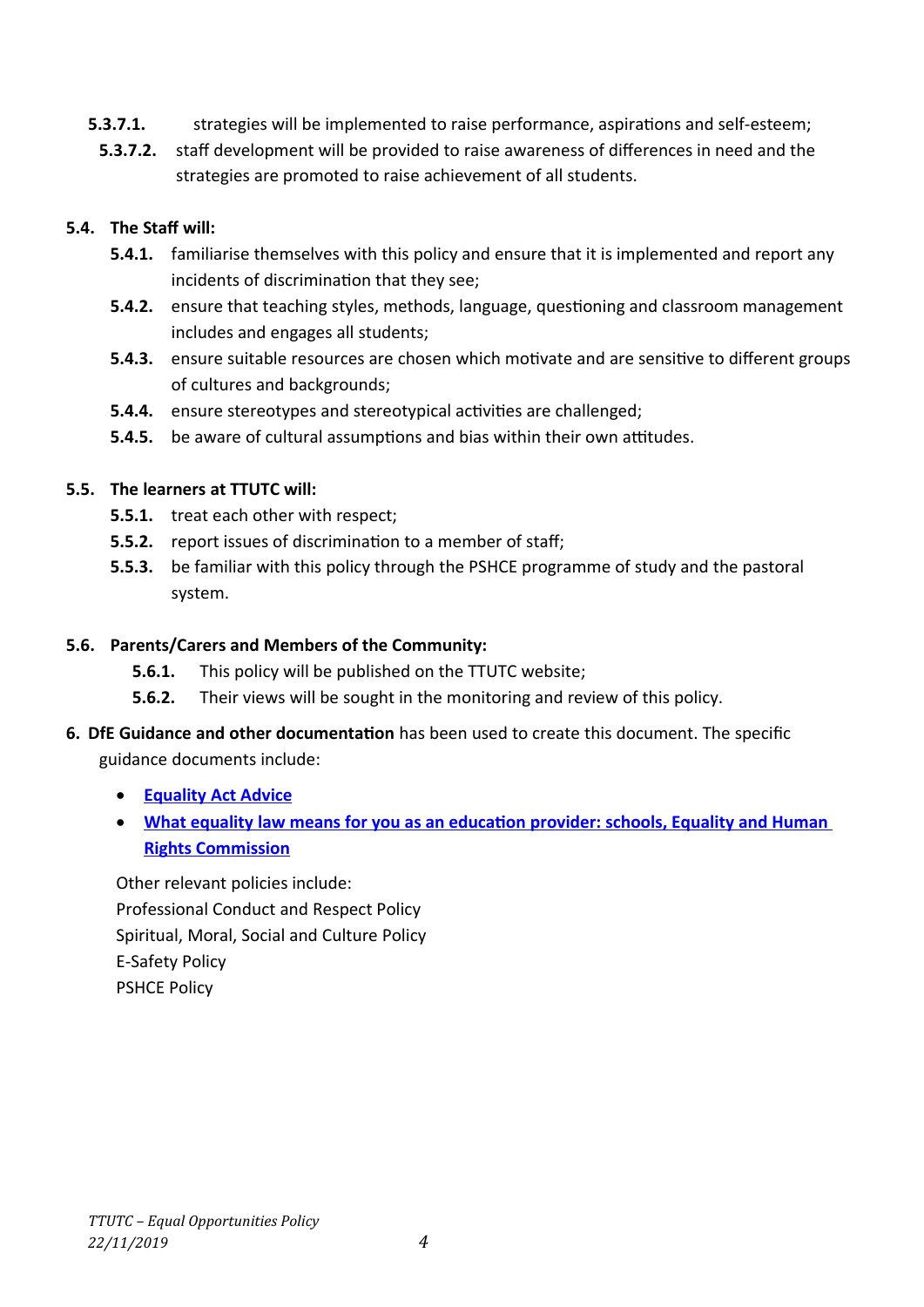## **7. Procedure for Collecting Information**

## Thomas Telford UTC

## **Equal Opportunities – Procedure for Collecting Information**

As part of our commitment to being an inclusive establishment, TTUTC will seek to collect information for monitoring purposes only, regarding equal opportunities.

Information will be collected for both staff and students and will always be voluntary.

#### **Staff Recruitment**

An equal opportunities monitoring form is included as a detachable section at the end of the application form. The completion of this form is optional.

The form will be detached upon receipt of the application so it cannot form part or the recruitment process and be retained and stored securely in the Human Resources File.

#### **Student Recruitment**

**For Y10 Students**: Parents and students will be asked to complete a monitoring form collecting, gender, ethnicity and religion as part of the induction day.

**For Y12 Students**: Students and parents will be asked to complete a monitoring form as part of their registration, following the release of GCSE results

**Mid-year transfer**: For any student enrolling with the UTC at any other time than the normal starting date each year, a monitoring form will be a part of the application pack that is completed.

In all cases, where the monitoring form is completed with the student's name, this information will be transferred to the school MIS system. Where information is not provided or is provided anonymously, it will be retained in secure storage and used for statistical purposes.

Annually the Director of Finance and Operations shall prepare and Equal Opportunities report based on the statistical data collected from these forms. This will be presented to governors by the Director of Finance and Operations.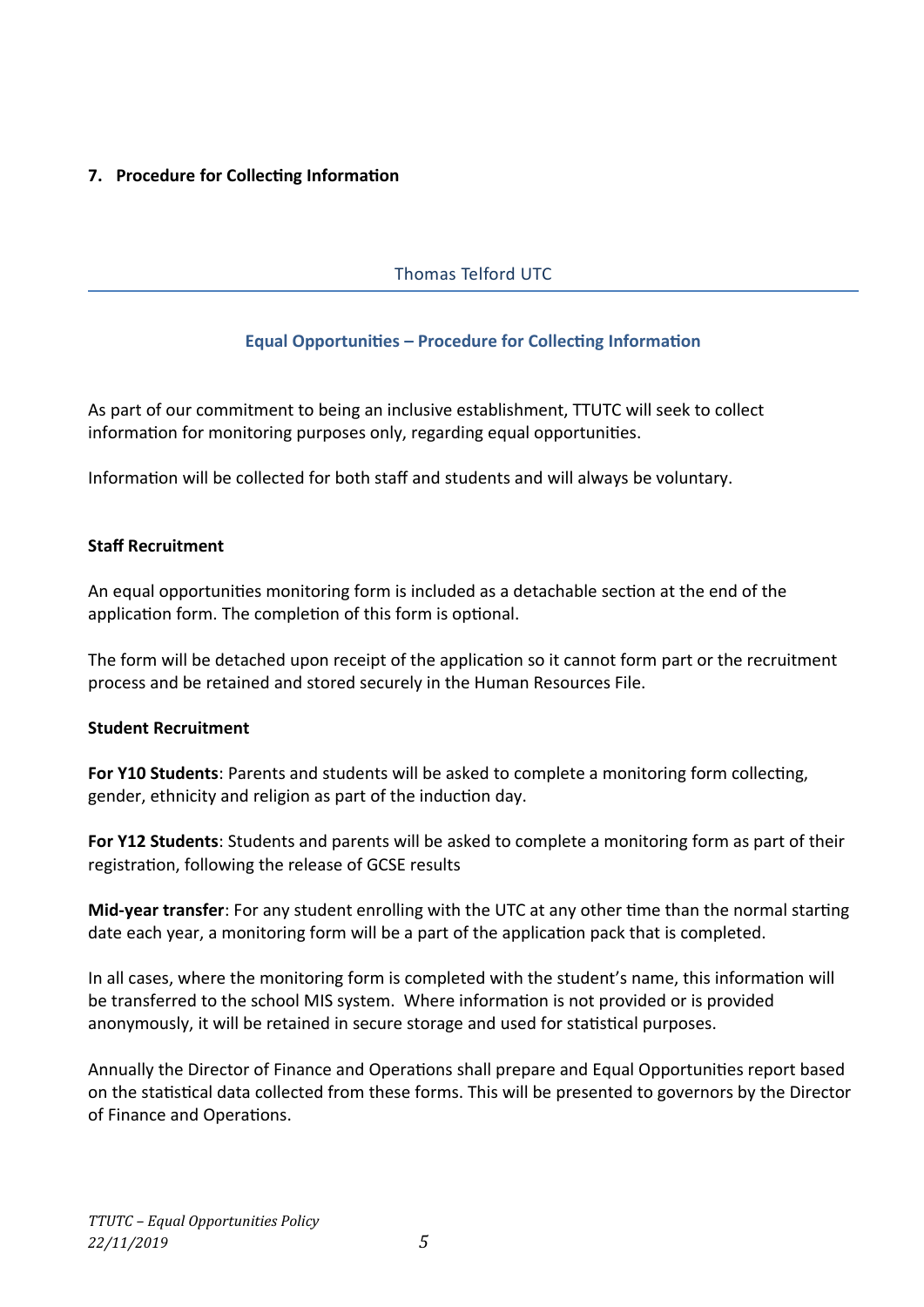## **Student Equal Opportunities Information Collection Form**

Collection of equality information is solely for monitoring purposes to ensure that our policies and procedures are effective. Completion of this form is voluntary and confidential..

Student name ………………………………………………………

Date of birth ………………………………………………………….

#### **Ethnic Group**

|                             |                 |                                     | Please tick |
|-----------------------------|-----------------|-------------------------------------|-------------|
|                             |                 | WBRI British English Welsh Northern |             |
|                             |                 | lIrish Scottish                     |             |
|                             | WIRI            | lIrish                              |             |
| White                       |                 | OOTH Irish Traveller                |             |
|                             |                 | ΟΟΤΗ <mark>Gypsy</mark>             |             |
|                             | <b>WOT</b><br>Н | Other White background              |             |
|                             | <b>MWB</b>      | White and Black Caribbean           |             |
|                             | <b>MWB</b>      | White and Black African             |             |
| lMixed                      | <b>MWA</b>      | White and Asian                     |             |
|                             | <b>MOT</b><br>н | Other Mixed background              |             |
|                             |                 | AIND Indian                         |             |
|                             |                 | APKN Pakistani                      |             |
| lAsian<br>lor Asian British |                 | ABAN Bangladeshi                    |             |
|                             |                 | CHNE lChinese                       |             |
|                             |                 | <b>AOTH Other Asian background</b>  |             |
|                             |                 | BCRB Caribbean                      |             |
| lBlack                      |                 | <b>BAFR African</b>                 |             |
| lor Black British           |                 | <b>BOTH Other Black background</b>  |             |
| Other ethnic group          | OOTH Arab       |                                     |             |
|                             |                 | Write in:                           |             |
| Prefer not to say           | REFU            |                                     |             |

## **Nationality**

## **Religion**

No religion